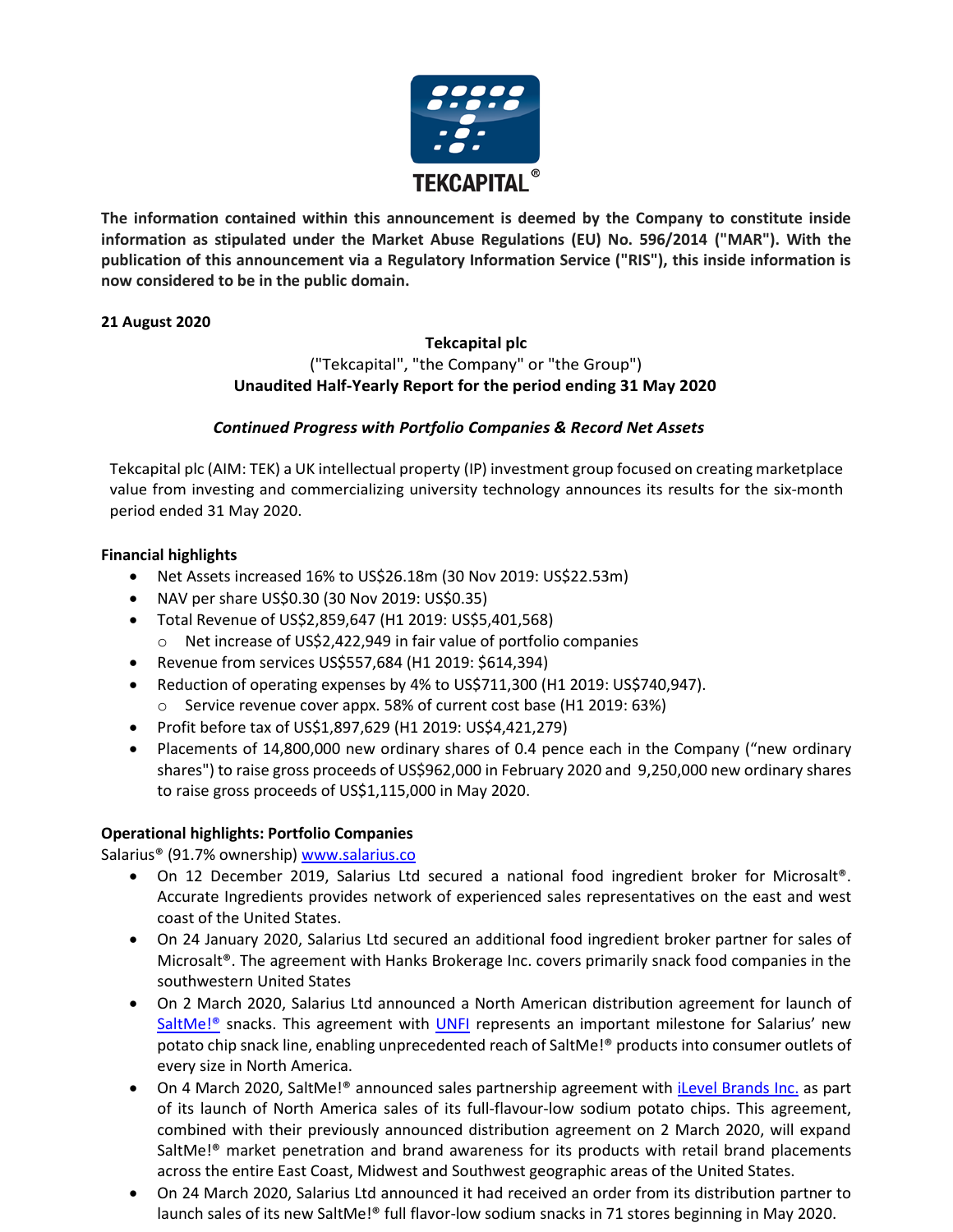Lucyd® (100% ownership) [www.lucyd.co](http://www.lucyd.co/)

- On 26 March 2020, Lucyd Ltd announced it had filed patent and trademark on its forthcoming Vyrb<sup>™</sup> app. Vyrb users will be able to listen and produce social media posts with their voice, without having to look at their smartphones or type messages. The app is designed to improve utility of Lucyd Bluetooth® glasses and other wireless hearables like AirPods®
- On 24 April 2020, Lucyd Ltd announced the launch of its Bluetooth<sup>®</sup> enabled glasses on the website of US superstore Walmart.com.

### Guident (100% ownership) [www.guident.co](http://www.guident.co/)

- On 8 April 2020, Guident Ltd announced significant management additions including appointment of Harald Braun as Company's CEO and appointment of Daniel Grossman as the company's Chief Revenue Officer. The company also appointed Michael Trank as VP Software Development and Dr. Gabriel Castenada as Lead Architect, Artificial Intelligence Software. Guident has also announced that it has received a Notice of Allowance from the United States Patent and Trademark Office for its U.S. patent # 10,699,580 entitled "[Methods and Systems for Emergency Handoff of an Autonomous](http://patft.uspto.gov/netacgi/nph-Parser?Sect1=PTO2&Sect2=HITOFF&p=1&u=%2Fnetahtml%2FPTO%2Fsearch-bool.html&r=1&f=G&l=50&co1=AND&d=PTXT&s1=10699580&OS=10699580&RS=10699580)  [Vehicle](http://patft.uspto.gov/netacgi/nph-Parser?Sect1=PTO2&Sect2=HITOFF&p=1&u=%2Fnetahtml%2FPTO%2Fsearch-bool.html&r=1&f=G&l=50&co1=AND&d=PTXT&s1=10699580&OS=10699580&RS=10699580)" and has filed an additional patent entitled, "Intelligent Remote Monitoring and Control of Autonomous Vehicles". These patent teach new methods to improve the safety of autonomous vehicles and land-based delivery drones.
- On 22 May 2020, Guident Ltd announced it had won the Florida Atlantic University (FAU) competition as one of the most promising startups in South Florida, defeating over 200 contestants. The judges were convinced that the company creating a Remote Monitoring and Control Center in Florida for autonomous vehicles applying artificial intelligence, and their first use-case for 'zerotouch' ground-based delivery of groceries and medicines, would be the right choice to create significant value in South Florida and Nationwide.

### Belluscura® (18% ownership) [www.belluscura.com](http://www.belluscura.com/)

- Continued progress with its unique and patented portable oxygen concentrator (POC) programme and is anticipating FDA 510K clearance in H2 2020.
- On 10 February 2020, Belluscura filed an additional patent application (17 patents filed or licensed to-date) entitled "Improved Extracorporeal Membrane Oxygenation Device, System and Related Methods," covering devices and systems for treating people suffering from acute respiratory distress caused by the Coronavirus.

# **Operational highlights: Corporate**

As part of continuing to expand our services in Latin America:

- Tekcapital delivered a webinar on commercialising university IP with the Creativity and Innovation Center 4.0 of the Universidad Tecnológica de Querétaro. This resulted in the formation of a strategic alliance with Universidad Tecnológica de Querétaro for providing Tekcapital's services in Mexico.
- Tekcapital was invited to the Petrobras facilities to present new global opportunities and collaborations in the context of intellectual property licensing.
- Executed a strategic alliance agreement with LicenciArte Colombia, a consultancy firm that offers services for institutional strengthening, protection and commercialization of technologies from universities and research labs
- Delivered a successful webinar in Brazil titled "Agritech Startups", which gathered more than 60 key players from the Brazilian technology and innovations ecosystem.

### **Post period end highlights:**

- On 16 June 2020, Guident Ltd announced appointments of Professor Naphtali Rishe, Professor Hayder Radha and Dr. Marielle S. Gross to its Science Advisory Board
- On 17 June 2020, Belluscura plc announced it is making good progress with its 510K submission though it has been impacted by COVID-19 associated external supply chain issues which has increased the scarcity of certain key components, increased lead times, and reduced capacity at part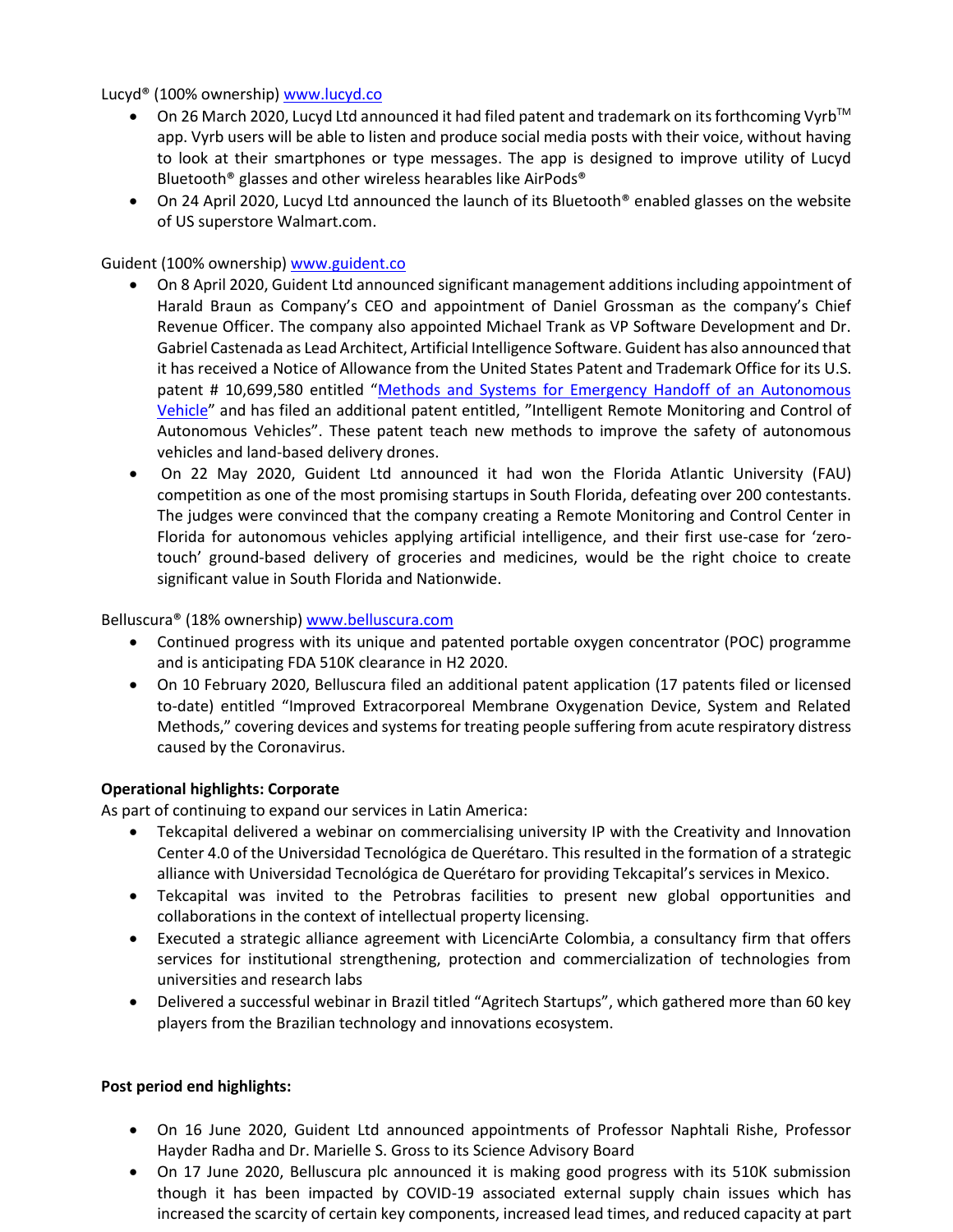manufacturers and testing facilities. Belluscura is in the process of completing the final surety tests and anticipates it will receive 510K clearance within H2 2020.

- On 1 July 2020, Innovative Eyewear, Inc, a new, fully owned subsidiary of Lucyd Ltd, commenced its Regulation Crowdfunding program on [StartEngine,](https://www.startengine.com/innoeye) where it is seeking to raise approximately US \$400K at a \$3.75m pre-money valuation. The purpose of the fundraise is to provide additional capital for the further development and launch of its new Lucyd Lyte™ smart glasses and Vyrb™ voice controlled, social media app.
- On 13 July, 2020 Lucyd Ltd received Notice of Allowance from the United States Patent and Trademark Office for 13 of its previously filed smart glass design patents.
- On 22 July, 2020, Lucyd Ltd filed two design patents on their upcoming Lucyd Lyte™ smart glasses.
- On 27 July 2020, Tekcapital announced that Mr. Malcolm Groat has stepped down from the Board of Directors at the end of his term with immediate effect. Konrad Dabrowski, who for the past three years has served as the Group's Financial Controller, has been promoted to non-board CFO.

**Dr. Clifford M. Gross, Chairman said**: 'We are pleased to report a successful half-year performance for the Group, which has noted record net assets for the period and the achievement of important development milestones for most of its portfolio companies. We believe our approach of acquiring and commercialising university innovations is demonstrating good progress towards our goal of improving the quality of life for customers whilst delivering significant returns on invested capital.'

### **For further information, please contact:**

| <b>Tekcapital Plc</b><br>Clifford M. Gross, Ph.D.                                                                                                                                | <b>Via Flagstaff</b> |
|----------------------------------------------------------------------------------------------------------------------------------------------------------------------------------|----------------------|
| <b>SP Angel Corporate Finance LLP</b><br>(Nominated Adviser and Broker)<br>Richard Morrison/Charlie Bouverat (Corporate Finance)<br>Abigail Wayne / Rob Rees (Corporate Broking) | +44 (0) 20 3470 0470 |
| <b>Flagstaff Strategic and Investor Communications</b>                                                                                                                           | +44 (0) 20 7129 1474 |

Tim Thompson/Andrea Seymour/Fergus Mellon

### **About Tekcapital plc**

Tekcapital creates value from investing in new, university-developed intellectual properties and provides a range of IP investment services to make it easy for organisations to commercialise university-developed technology. Tekcapital is quoted on the AIM market of the London Stock Exchange (AIM: symbol TEK) and is headquartered in Oxford, in the UK. For more information, please visi[t www.tekcapital.com](http://www.tekcapital.com/)

#### **LEI: 213800GOJTOV19FIFZ85**

### **Risk Factors and Forward-Looking Statements**

The information contained in this document has been prepared and distributed by the Company and is subject to material updating, completion, revision, verification and further amendment. This Report is directed only at Relevant Persons and must not be acted on or relied upon by persons who are not Relevant Persons. Any other person who receives this Report should not rely or act upon it. By accepting this Report the recipient is deemed to represent and warrant that: (i) they are a person who falls within the above description of persons entitled to receive the Report; (ii) they have read, agree and will comply with the contents of this notice. The securities mentioned herein have not been and will not be, registered under the U.S. Securities Act of 1933, as amended (the "Securities Act"), or under any U.S. State securities laws, and may not be offered or sold in the United States of America or its territories or possessions (the "United States") unless they are registered under the Securities Act or pursuant to an exemption from or in a transaction not subject to the registration requirements of the Securities Act. Neither this Report nor any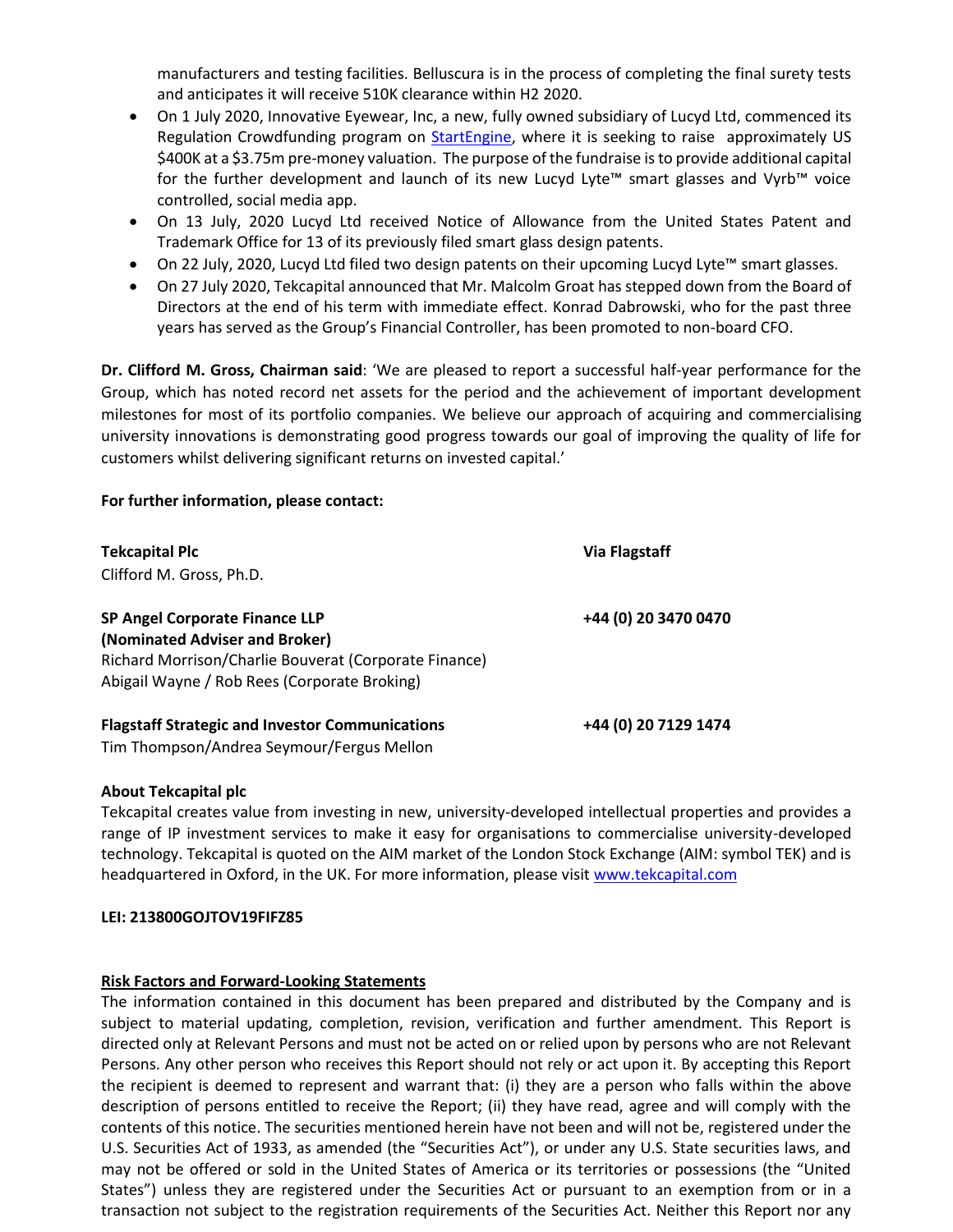copy of it may be taken or transmitted into the United States, or distributed, directly or indirectly, in the United States, or to any "US person" as defined in Regulation S under the Securities Act of 1933, including US resident corporations or other entities organised under the laws of the United States or any state thereof or non-U.S. branches or agencies of such corporations or entities. This Report is not being made available to persons in Australia, Canada, Japan, the Republic of Ireland, the Republic of South Africa or any other jurisdiction in which it may be unlawful to do so and it should not be delivered or distributed, directly or indirectly, into or within any such jurisdictions.

All statements of opinion and/or belief contained in this Report and all views expressed represent the directors' own current assessment and interpretation of information available to them as at the date of this Report. In addition, this Report contains certain "forward-looking statements", including but not limited to, the statements regarding the Company's overall objectives and strategic plans, timetables and capital expenditures. Forward-looking statements express, as at the date of this Report, the Company's plans, estimates, valuations, forecasts, projections, opinions, expectations or beliefs as to future events, results or performance. Forward-looking statements involve a number of risks and uncertainties, many of which are beyond the Company's control, including those associated with COVID-19, and there can be no assurance that such statements will prove to be accurate. No assurance is given that such forward looking statements or views are correct or that the objectives of the Company will be achieved. Further, valuations of Company's portfolio investments and net asset value can and will fluctuate over time due to a variety of factors. The Company does not undertake to update any forward-looking statement or other information that is contained in this Report.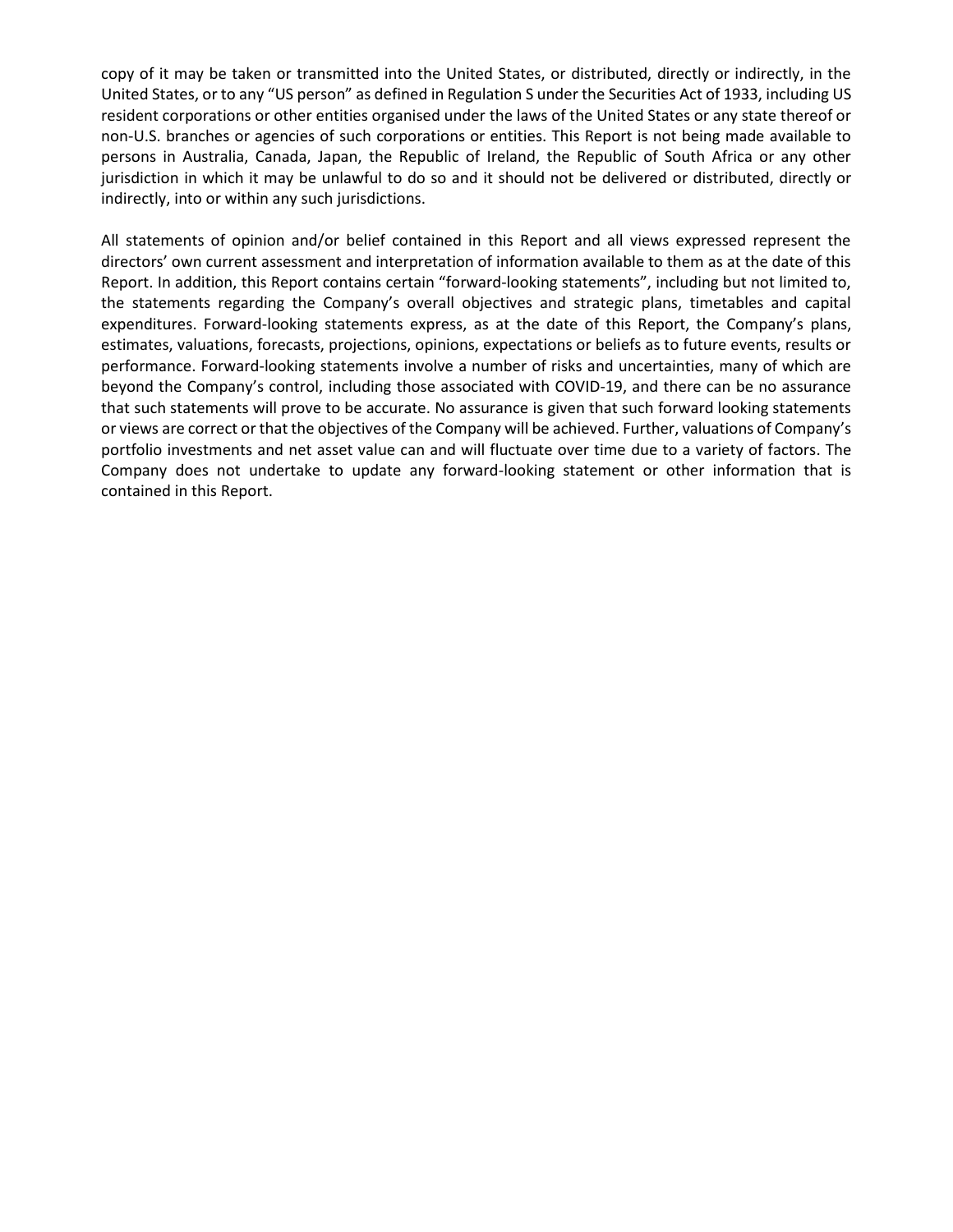### **Chairman's statement**

Tekcapital brings innovations from lab to market. In the first half of 2020, many of our key portfolio companies have made significant progress and as a result, our net assets ended the period at record levels.

### **Key portfolio companies**

Tekcapital Plc commercialises university intellectual property, a process known as technology transfer, both for its own portfolio and as a service for client companies.

Over the past four years we have built a compelling group of diversified portfolio companies to commercialize high value properties we have uncovered. We believe that when you couple commercialization ready, compelling university IP with strong senior management, you increase the probability that vibrant companies will emerge, net assets will grow, returns on invested capital are likely to increase and exits should occur faster. When we realise exits, the Group's goal is to distribute the portion of proceeds as a special dividend to our shareholders.

The Company believes that there is considerable value to be realised from its portfolio companies and is continuing to further assist and invest in these operations. A common theme across our portfolio companies is that they have proprietary intellectual property, capable management and if successful, will improve the quality of life for the customers they serve. The Company's portfolio of key investments includes:

 **Salarius ltd** (www.salarius.co), of which Tekcapital owns 91.7%, owns a patented process for producing nano-particle sized salt crystals ("MicroSalt®"), which can reduce sodium consumption in snack foods by up to 50.0%, yet provide the same level of salty flavour found in traditional snacks. Salarius' goal is to make snack foods healthier. According to the World Health Organization, cardiovascular disease takes the lives of 17.9 million people per year and is responsible for 31% of global deaths and as such the low sodium ingredient market is estimated to reach US\$1.76 billion by 2025<sup>1</sup>.

• **Lucyd ltd** (www.lucyd.co), which is wholly owned by Tekcapital, sells innovative Bluetooth enabled glasses, regular spectacles and owns 13 design patents and two utility patent applications for its Bluetooth® enabled sound glasses. We believe Lucyd is the first company to offer proper prescription glasses online that allow the wearer to connect to their smartphones and digital assistants. Their mission is to *Upgrade your Eyewear® with* useful hands-free technology. 2019 witnessed the largest number of pedestrian injuries in the last 30 years<sup>2</sup> and every seven minutes a pedestrian is struck by a car due primarily to both drivers and pedestrian alike being distracted with their smart phones. Lucyd's glasses have speakers built into the arms of the glasses which allows users to make calls and listen to music, whilst maintaining situational awareness of the traffic around them having nothing placed in the ears. Additionally, Lucyd is developing a voice controlled app called Vyrb™ which will allow eyeglass wearers to respond to posts on Facebook and Twitter with their voice, obviating the need to look at their phones or type responses. Lucyd is positioned at the intersection of the online eyewear and digital assistant markets. Online eyewear sales in the U.K. are projected to reach \$824m<sup>3</sup> in 2019. The U.S. online eyewear market is projected to reach US\$3.5bn in 2019 and expected to grow annually by 1.3%<sup>4</sup>.

• **Guident, ltd** (www.guident.co), which is wholly owned by Tekcapital, was established to commercialise new technology to enhance the utility, safety and enjoyment of autonomous vehicles ("AVs") and drones. Using its proprietary IP, Guident seeks to develop software Apps and IP that allow users of AV's and drones to dispatch their vehicles to join ridesharing fleets, find available parking spots and charging stations and report and respond to accidents as well as provide remote, tele-monitoring and control for AV's and land-based delivery drones. Remote monitoring and control is a legal requirement for AV operation in

<sup>&</sup>lt;sup>1</sup> <https://www.futuremarketinsights.com/reports/sodium-reduction-ingredient-market>

<sup>2</sup> <https://www.caranddriver.com/news/a31136893/pedestrian-deaths-increase-2019/>

<sup>3</sup> <https://www.statista.com/outlook/12000000/156/eyewear/united-kingdom>

 $4$  https://www.statista.com/statistics/428692/projected-size-of-global-autonomous-vehicle-market-by-vehicle-type/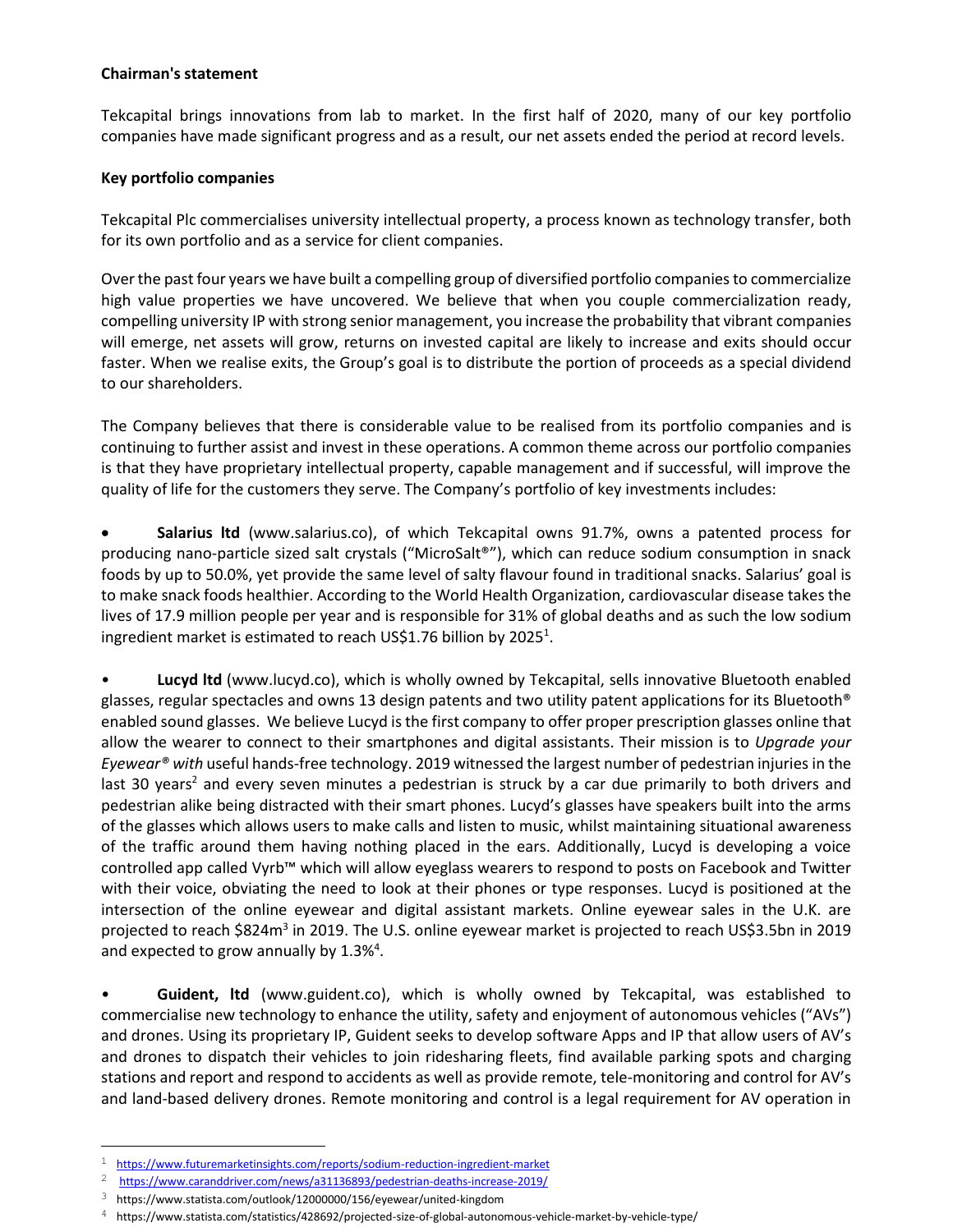the State of Florida and other jurisdictions. The autonomous vehicle market is expected to reach US \$65.3 billion by 2027<sup>5</sup>.

 **Belluscura plc** (www.belluscura.com), of which Tekcapital now owns approximately 18%, has developed an improved portable oxygen concentrator (POC) to provide on-the-go supplemental  $O<sub>2</sub>$ . They have continued to report progress in their advanced POC program, which they believe will be smaller, lighter and quieter then competitive products and will have a replaceable filter cartridge that will allow the user to upgrade the unit as their disease progresses. As a result of the global prevalence of COPD, the medical portable oxygen market is expected to grow from \$1.4bn in 2018 to \$2.4bn by 2024<sup>6</sup>. A recent report by Grand V[iew Research](https://drive.google.com/file/d/1s5Ou0UQWwjUfWAZ4TNcVMAtsBivvH9r5/view) indicates an increasing demand for portable oxygen concentrators, and anticipates unit sales to grow from 405k units per year in 2019 to 581k units per year in 2026 for a total value of \$1.4bn. This anticipated growth may have a positive impact on portfolio company Belluscura.

### **Corporate**

i<br>L

In H1 2020 we continued with the expansion of our consulting services into Latin America. Whilst service revenues were modestly reduced for the period, they still covered approximately 58% of our administrative expenses. This was made possible with the steadfast control of administrative and marketing expenses coupled with the judicious use of consultants to minimize fixed costs.

During the period, we have enhanced the Board with the appointments of Louis Castro who is Chair of our audit committee and also serves on our remuneration committee and Lord David Willetts who also serves on the nomination committee.

Louis is highly experienced director and chartered accountant with thirty years experience in industry and in financial services, including positions as Chief Executive, Finance Director and Non-Executive Director of several AIM listed companies. He was previously the CFO at Eland Oil & Gas plc where he had full executive responsibility for finance, legal, corporate finance and a budget of over \$150m. Louis currently serves as a non-executive director of Stanley Gibbons Group plc, Predator Oil & Gas Holdings plc and Orosur Mining Inc. Louis is a Fellow of the Institute of Chartered Accountants of England & Wales.

The Rt Hon Lord Willetts, FRS, is President of the Resolution Foundation and former U.K. Minister for Universities and Science. He served as the Member of Parliament for Havant (1992-2015), and previously worked at HM Treasury and the No. 10 Policy Unit. Lord Willetts is a visiting Professor at King's College London, former Chair of the British Science Association and a member of the Council of the Institute for Fiscal Studies. He is also an Honorary Fellow of Nuffield College, Oxford. Lord Willetts is a graduate of Oxford University and has been awarded numerous honorary doctorates.

Post end of period we are glad to announce that Konrad Dabrowski has been promoted to CFO. Konrad has served as Group Financial Controller for Tekcapital over the past three years. He has extensive experience in accounting and finance obtained through more than a decade of exposure to public accounting and the private sector. He began his career with Deloitte and continued as an audit manager in the Deloitte Washington, DC office. Konrad also held the global accounting manager role in Restaurant Brands International (NYSE:QSR). Konrad is a CPA and holds a Master of Science degree in finance and accounting from the Warsaw School of Economics. Konrad replaces Malcolm Groat our Finance Director, to whom we are thankful for six years of dedicated service to the Company.

In addition, post end of period we are pleased to announce the promotion Mellissa Cruz to Director of Client Services. Melissa helps our global university and corporate clients create marketplace value from IP. She has collaborated with a diverse set of organizations in Latin America and Europe, to facilitate the evaluation and transfer of university discoveries to the marketplace. Melissa has a marketing and sales background with companies such as Newmark Grubb Caribbean and has contributed significantly to Tekcapital's development of new business in Latam countries. She received her B.A. in International Business and an M.S. in Marketing

<sup>5</sup> https://www.statista.com/statistics/428692/projected-size-of-global-autonomous-vehicle-market-by-vehicle-type/

<sup>6</sup> [Global Market Insights: Oxygen Cylinders Market Size and Competitive Market Share & Forecast, 2017](https://drive.google.com/file/d/1s5Ou0UQWwjUfWAZ4TNcVMAtsBivvH9r5/view) –2024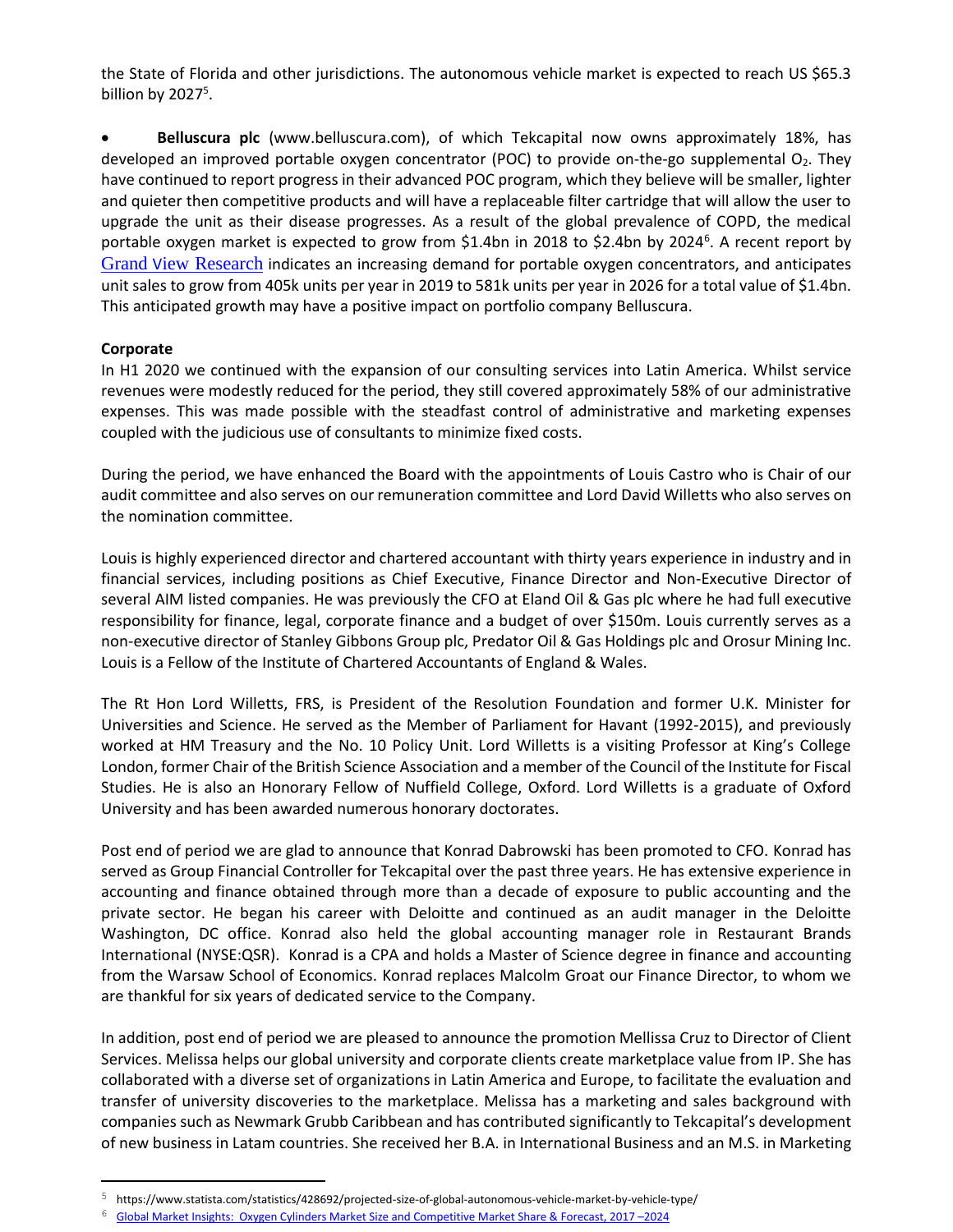from Florida International University and is fluent in Spanish and English. Melissa replaces Amy Shim to whom we are also thankful for six years of dedicated service.

### **Financial performance**

In spite of the significant headwinds resulting from COVID-19 and an economic recession in the U.K. and the U.S, H1 2020 saw another period for continued value creation for the Group as evidenced by a 16% increase in net assets. The Group was able to accomplish this whilst simultaneously reducing administrative costs by 4%. The Group has now demonstrated 3.5 years of consistent growth of Net Assets. Due to the quickening pace of innovation, patented, exogenously developed university technologies are a valuable currency, and as a result, we are bullish on the market opportunity for the Group which we believe will continue to grow apace in lock-step with the progress of our portfolio companies.

### **Fundraisings**

On 6 February 2020, the Group announced that it had completed a fundraising of US\$0.96 million gross through the placing of 14,800,000 new Ordinary Shares with new and existing investors at a price of 5 pence per new Ordinary Share. On 1 May 2020, the Group announced it had completed a second fundraising of US\$1.15m through placing of 9,250,000 new Ordinary Shares with new and existing investors at a price of 10 pence per new Ordinary Share. The new funds are being utilized for accelerating portfolio company growth and for working capital.

### **Current Trading and Outlook**

Having continued to develop and expand Tekcapital's existing business, the Board is confident that continued investment in our portfolio companies remains the right approach for long-term value creation. Additionally, we are currently exploring external, early-stage funding for a number of our portfolio companies. Further, we believe that we are executing on our strategy and this should result in further increases in returns on invested capital as our portfolio companies continue to mature towards meaningful inflection points and exits.

Whilst it is clear that the Company is progressing very well, net asset values will fluctuate from period to period due to individual portfolio company performance, valuations and changes in market conditions and macro-economic financial conditions including the recent Coronavirus epidemic. We are grateful for the patience and support of our shareholders. We are also sincerely appreciative of our dedicated, creative and incredibly hardworking team without which, none of the results reported herein would be possible. In particular I would like to thank our portfolio company leadership including Robert Rauker (Belluscura), Harald Braun (Guident), Victor Manzanilla (Salarius) and Harrison Gross (Lucyd) who collectively have punched above their weight and as a result their businesses are rapidly approaching material inflection points.

Dr Clifford M Gross **Chairman and CEO** 21 August 2020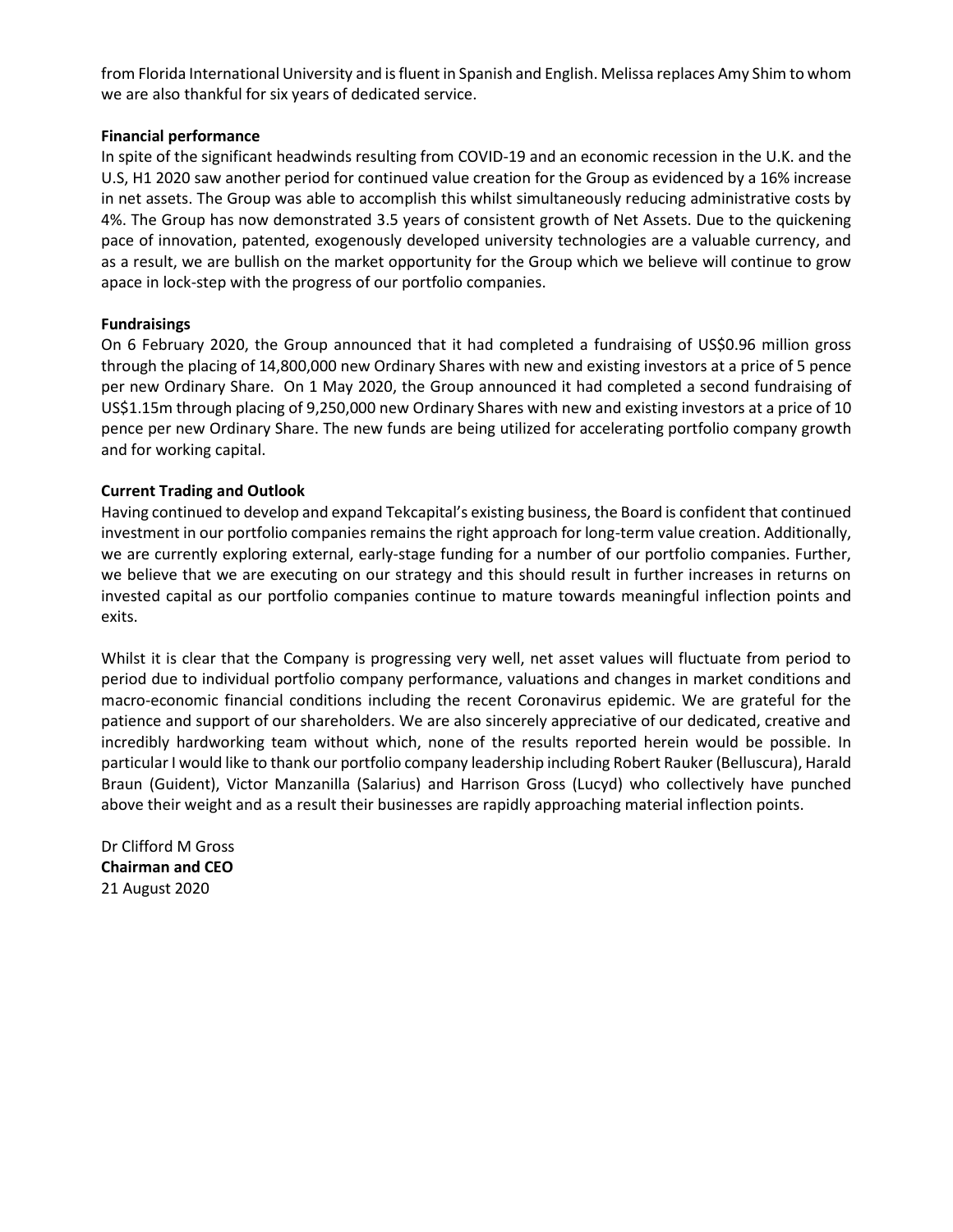### **CONSOLIDATED STATEMENT OF COMPREHENSIVE INCOME**

# **For the six months ended 31 May 2020**

|                                             | <b>Notes</b> | Six months ended<br>31 May 2020 | Six months ended 31<br>May 2019 | Year ended 30<br><b>November</b><br>2019 |
|---------------------------------------------|--------------|---------------------------------|---------------------------------|------------------------------------------|
|                                             |              | <b>Unaudited</b>                | <b>Unaudited</b>                | <b>Audited</b>                           |
|                                             |              | US\$                            | US\$                            | US\$                                     |
| <b>Continuing Operations</b>                |              |                                 |                                 |                                          |
| Revenue from services                       |              | 557,684                         | 614,394                         | 1,200,551                                |
| Unrealised profit on the revaluation of     | 7            | 2,301,963                       | 4,787,174                       | 6,516,813                                |
| investments                                 |              |                                 |                                 |                                          |
| <b>Total Revenue</b>                        |              | 2,859,647                       | 5,401,568                       | 7,717,364                                |
| Cost of sales                               |              | (248,900)                       | (239, 342)                      | (606, 166)                               |
| <b>Gross Profit</b>                         |              | 2,610,747                       | 5,162,226                       | 7,111,198                                |
|                                             |              |                                 |                                 |                                          |
| Administrative expenses                     |              | (711, 300)                      | (740, 947)                      | (1,590,563)                              |
| <b>Operating Profit</b>                     |              | 1,899,447                       | 4,421,279                       | 5,520,635                                |
|                                             |              |                                 |                                 |                                          |
| Profit on ordinary activities before income |              |                                 |                                 |                                          |
| tax                                         |              |                                 |                                 |                                          |
| Income tax expense                          |              | (1,818)                         | (2,090)                         | (2, 345)                                 |
| Profit after tax for the period             |              | 1,897,629                       | 4,419,189                       | 5,518,290                                |
|                                             |              |                                 |                                 |                                          |
| Other comprehensive income                  |              |                                 |                                 |                                          |
| Foreign exchange profit/(loss)              |              | (182, 115)                      | (33, 779)                       | 31,855                                   |
| Total other comprehensive income/(loss)     |              | (182, 115)                      | (33, 779)                       | 31,855                                   |
|                                             |              |                                 |                                 |                                          |
| Total comprehensive profit for the period   |              | 1,715,514                       | 4,385,410                       | 5,550,145                                |
|                                             |              |                                 |                                 |                                          |
| <b>Earnings per share</b>                   | 6            |                                 |                                 |                                          |
| Basic earnings per share                    |              | 0.026                           | 0.081                           | 0.095                                    |
| Diluted earnings per share                  |              | 0.025                           | 0.081                           | 0.095                                    |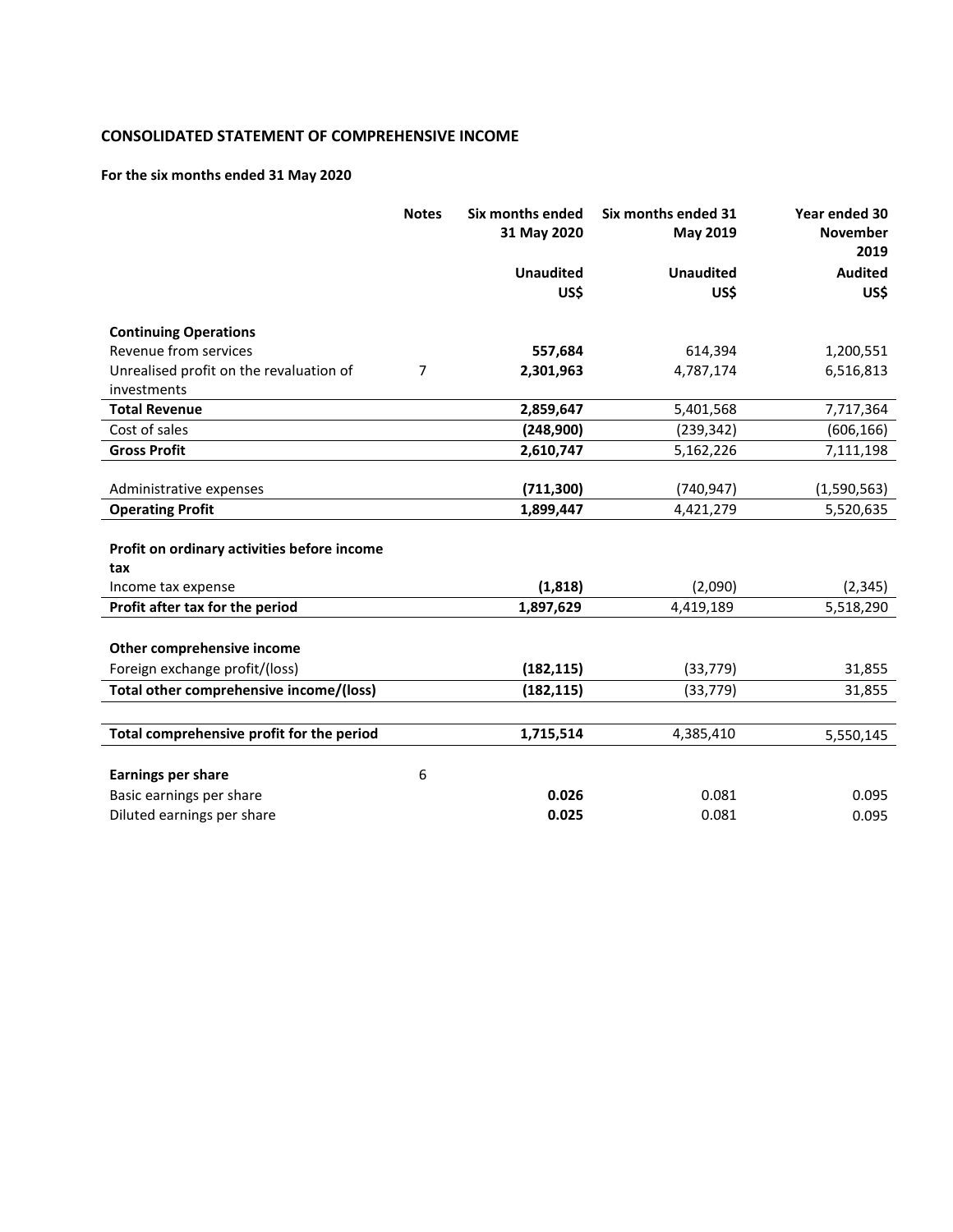### **CONSOLIDATED STATEMENT OF FINANCIAL POSITION**

### **At 31 May 2020**

|                                                           | <b>Notes</b> | As at 31<br><b>May 2020</b><br><b>Unaudited</b><br>US\$ | <b>As at 31</b><br>May 2019<br><b>Unaudited</b><br>US\$ | As at 30<br>November 2019<br><b>Audited</b><br>US\$ |
|-----------------------------------------------------------|--------------|---------------------------------------------------------|---------------------------------------------------------|-----------------------------------------------------|
| Assets                                                    |              |                                                         |                                                         |                                                     |
| <b>Non-current assets</b>                                 |              |                                                         |                                                         |                                                     |
| Intangible assets                                         |              | 838,770                                                 | 838,769                                                 | 838,770                                             |
| Financial assets at fair value through<br>profit and loss | 7            | 22,758,873                                              | 18,577,365                                              | 20,335,925                                          |
| Convertible Loan Notes                                    |              | 735,978                                                 | 294,720                                                 | 476,122                                             |
| Property, plant and equipment                             |              | 13,475                                                  | 25,167                                                  | 17,353                                              |
|                                                           |              | 24,347,096                                              | 19,736,021                                              | 21,668,170                                          |
| <b>Current Assets</b>                                     |              |                                                         |                                                         |                                                     |
| Trade and other receivables                               |              | 1,038,395                                               | 410,770                                                 | 815,866                                             |
| Cash and cash equivalents                                 |              | 1,034,348                                               | 492,983                                                 | 472,899                                             |
|                                                           |              | 2,072,743                                               | 903,753                                                 | 1,288,765                                           |
| <b>Total Assets</b>                                       |              | 26,419,839                                              | 20,639,774                                              | 22,956,935                                          |
| <b>Liabilities</b>                                        |              |                                                         |                                                         |                                                     |
| <b>Current liabilities</b>                                |              |                                                         |                                                         |                                                     |
| Trade and other payables                                  |              | 127,635                                                 | 114,124                                                 | 310,160                                             |
| Current income tax liabilities                            |              | 500                                                     | 500                                                     | 500                                                 |
| Deferred Revenue                                          |              | 110,474                                                 |                                                         | 118,595                                             |
| <b>Total liabilities</b>                                  |              | 238,609                                                 | 114,624                                                 | 429,255                                             |
| <b>Net Assets</b>                                         |              | 26,181,230                                              | 20,525,150                                              | 22,527,680                                          |
| Equity                                                    |              |                                                         |                                                         |                                                     |
| Ordinary shares                                           | 8            | 494,861                                                 | 326,036                                                 | 372,984                                             |
| Share premium                                             | 8            | 12,786,361                                              | 10,218,805                                              | 10,993,546                                          |
| Retained earnings                                         |              | 12,976,794                                              | 9,940,614                                               | 11,055,821                                          |
| <b>Translation reserve</b>                                |              | (4,617)                                                 | 111,864                                                 | 177,498                                             |
| Merger reserve                                            |              | (72, 169)                                               | (72, 169)                                               | (72, 169)                                           |
| <b>Total Equity</b>                                       |              | 26,181,230                                              | 20,525,150                                              | 22,527,680                                          |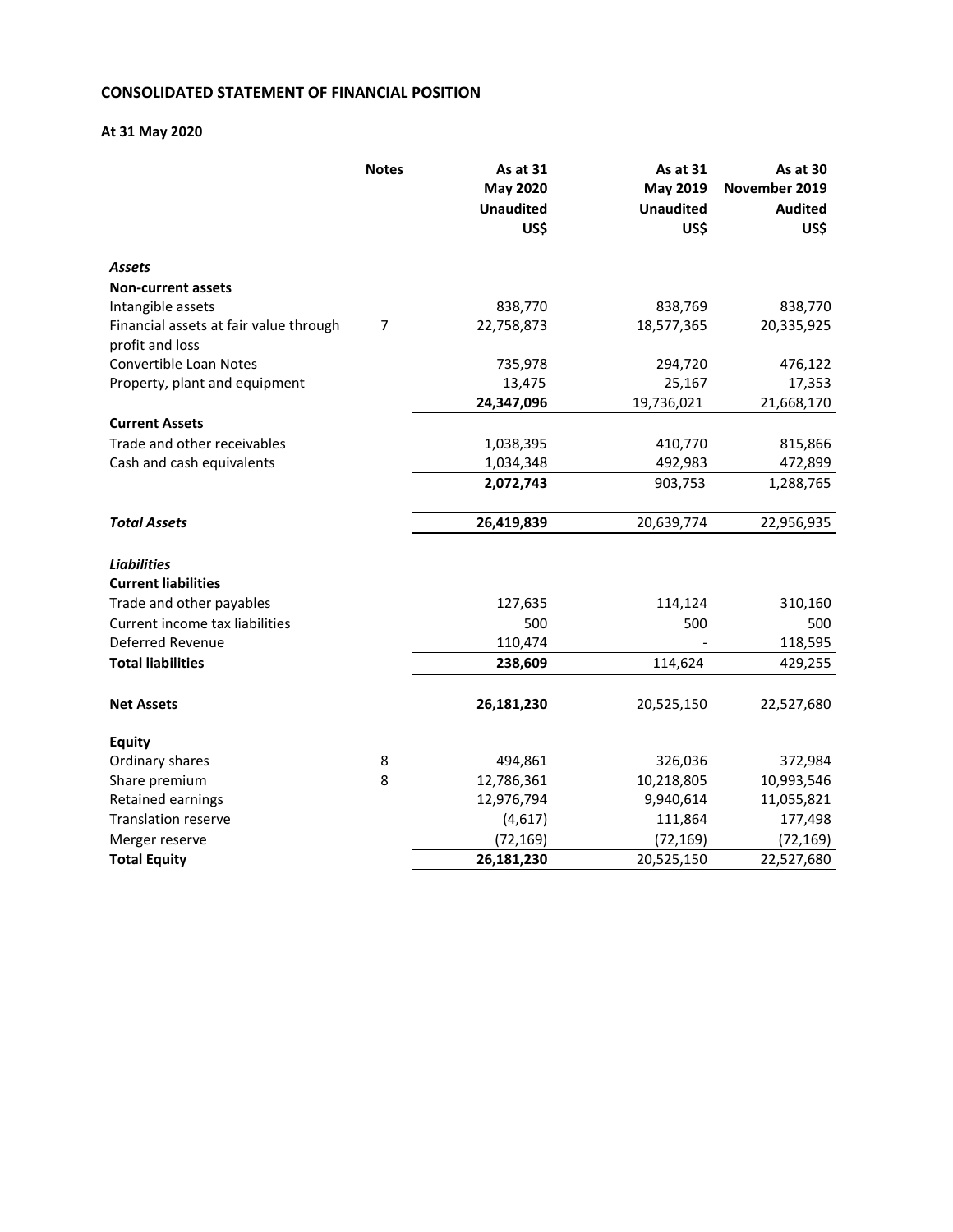### **CONSOLIDATED STATEMENT OF CHANGES IN EQUITY**

#### **For the six months ended 31 May 2020**

|                                                    | Attributable to equity holders of the parent |                                 |                                              |                                         |                                            |                             |
|----------------------------------------------------|----------------------------------------------|---------------------------------|----------------------------------------------|-----------------------------------------|--------------------------------------------|-----------------------------|
|                                                    | Ordinary<br>shares<br>US\$                   | <b>Share</b><br>Premium<br>US\$ | <b>Translation</b><br><b>Reserve</b><br>US\$ | <b>Merger</b><br><b>Reserve</b><br>US\$ | <b>Retained</b><br><b>Earnings</b><br>US\$ | <b>Total Equity</b><br>US\$ |
| <b>Unaudited</b>                                   |                                              |                                 |                                              |                                         |                                            |                             |
| <b>Balance at 1 December 2019</b><br>Share issue   | 372,984<br>121,877                           | 10,993,546<br>1,967,235         | 177,498                                      | (72, 169)                               | 11,055,821                                 | 22,527,680<br>2,089,112     |
| Cost of share issue<br>Profit for the period       |                                              | (174, 420)                      |                                              |                                         | 1,897,629                                  | (174, 420)<br>1,897,629     |
| Other comprehensive income<br>Share based payments |                                              |                                 | (182, 115)                                   |                                         | 23,346                                     | (182, 115)<br>23,345        |
| Balance at 31 May 2020                             | 494,861                                      | 12,786,361                      | (4,617)                                      | (72, 169)                               | 12,976,794                                 | 26,181,231                  |
| <b>Unaudited</b>                                   |                                              |                                 |                                              |                                         |                                            |                             |
| <b>Balance at 1 December 2018</b>                  | 326,036                                      | 10,218,805                      | 145,643                                      | (72, 169)                               | 5,516,655                                  | 16,134,970                  |
| Profit for the period                              |                                              |                                 |                                              |                                         | 4,419,189                                  | 4,419,189                   |
| Other comprehensive income                         |                                              |                                 | (33, 779)                                    |                                         |                                            | (33, 779)                   |
| Share based payments                               |                                              |                                 |                                              |                                         | 4,770                                      | 4,770                       |
| Balance at 31 May 2019                             | 326,036                                      | 10,218,805                      | 111,864                                      | (72, 169)                               | 9,940,614                                  | 20,525,150                  |
| <b>Audited</b>                                     |                                              |                                 |                                              |                                         |                                            |                             |
| <b>Balance at 1 December 2018</b>                  | 326,036                                      | 10,218,805                      | 145,643                                      | (72, 169)                               | 5,516,655                                  | 16,134,970                  |
| Share issue                                        | 46,948                                       | 892,018                         |                                              |                                         |                                            | 938,966                     |
| Cost of share issue                                |                                              | (117, 277)                      |                                              |                                         |                                            | (117, 277)                  |
| Profit for the period                              |                                              |                                 |                                              |                                         | 5,518,290                                  | 5,518,290                   |
| Other comprehensive income                         |                                              |                                 | 31,855                                       |                                         |                                            | 31,855                      |
| Share based payments                               |                                              |                                 |                                              |                                         | 20,876                                     | 20,876                      |
| <b>Balance at 30 November 2019</b>                 | 372,984                                      | 10,993,546                      | 177,498                                      | (72, 169)                               | 11,055,821                                 | 22,527,680                  |

Share capital represents the amount subscribed for share capital at nominal value.

Share premium represents the amount subscribed for share capital in excess of nominal value and net of any directly attributable issue costs.

The merger reserve arose on the share for share exchange undertaken by the Company with Tekcapital Europe Limited on 18 February 2014.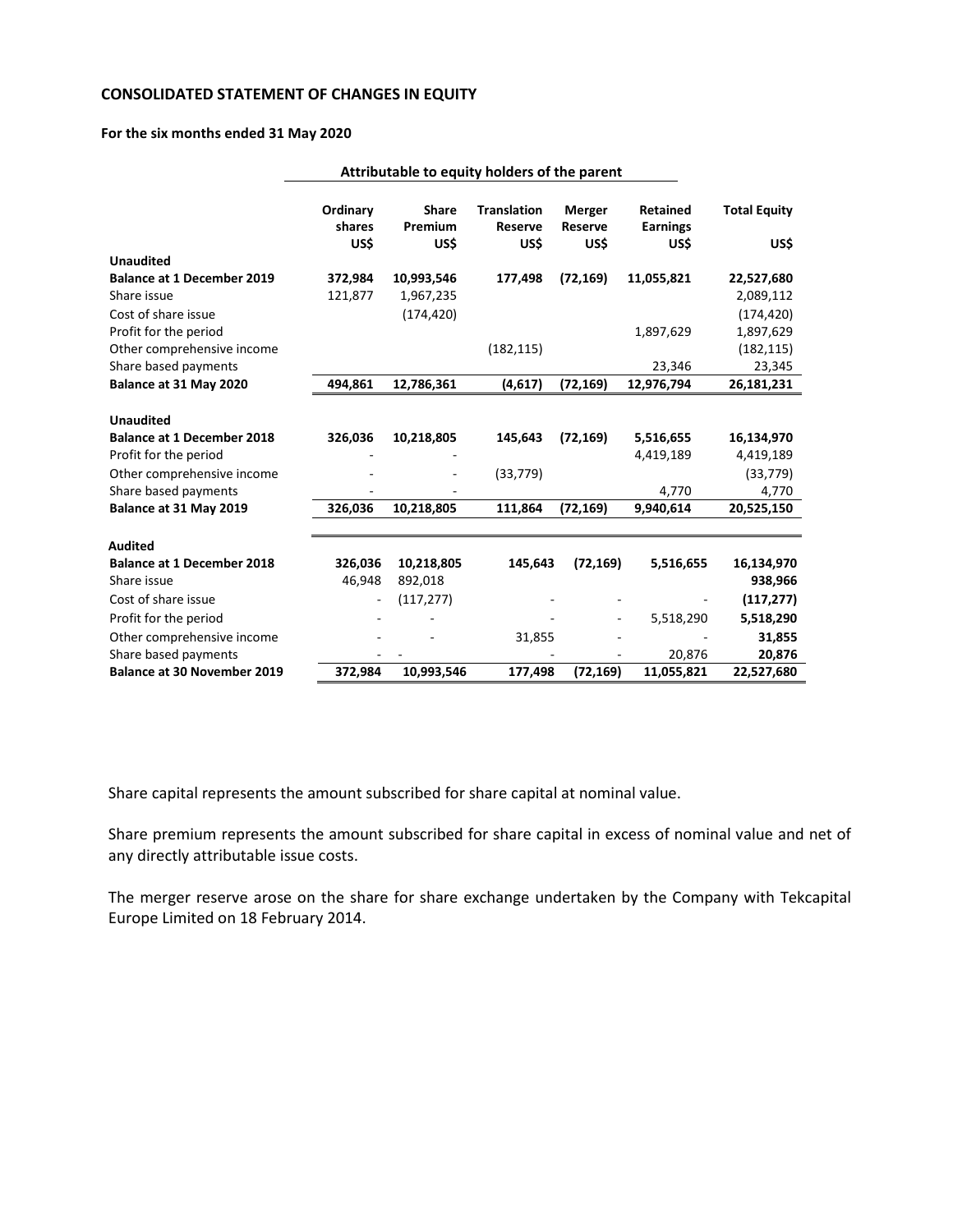### **CONSOLIDATED STATEMENT OF CASH FLOWS**

### **For the six months ended 31 May 2020**

|                                             |             | Six months    | Six months               | For the year  |
|---------------------------------------------|-------------|---------------|--------------------------|---------------|
|                                             |             | ended         | ended                    | ended         |
| Group                                       | <b>Note</b> | 31 May 2020   | 31 May 2019              | 30 Nov 2019   |
|                                             |             | US\$          | $US$ \$                  | US\$          |
| Cash flows from operating activities        |             |               |                          |               |
| Cash outflows from operations               |             | (1, 149, 198) | (553, 436)               | (1, 397, 294) |
| <b>Taxation paid</b>                        |             | (1, 818)      | (2,090)                  | (2, 345)      |
|                                             |             |               |                          |               |
| Net cash outflows from operating activities |             | (1, 151, 016) | (555, 526)               | (1,399,639)   |
|                                             |             |               |                          |               |
| Cash flows from investing activities        |             |               |                          |               |
| Purchase of financial assets at fair value  |             | (219, 584)    | (109, 643)               | (111, 810)    |
| through profit and loss                     |             |               |                          |               |
| Purchases of property, plant and equipment  |             |               | (96)                     | (862)         |
|                                             |             |               |                          |               |
| Net cash outflows from investing activities |             | (219, 584)    | (109, 739)               | (112, 672)    |
|                                             |             |               |                          |               |
| Cash flows from financing activities        |             |               |                          |               |
| Proceeds from issuance of ordinary shares   |             | 2,089,112     |                          | 938,966       |
| Costs of raising finance                    |             | (174, 420)    |                          | (117, 277)    |
|                                             |             |               |                          |               |
| Net cash inflows from financing activities  |             | 1,914,692     | $\overline{\phantom{0}}$ | 821,689       |
|                                             |             |               |                          |               |
| Net decrease in cash and cash equivalents   |             | 544,092       | (665, 266)               | (690, 622)    |
| Cash and cash equivalents at beginning of   |             |               |                          |               |
| year                                        |             | 472,899       | 1,165,442                | 1,165,442     |
| Exchange gain/(loss) on cash and cash       |             |               |                          |               |
| equivalents                                 |             | 17,357        | (7, 193)                 | (1, 921)      |
| Cash and cash equivalents at end of the     |             | 1,034,348     | 492,983                  | 472,899       |
| period                                      |             |               |                          |               |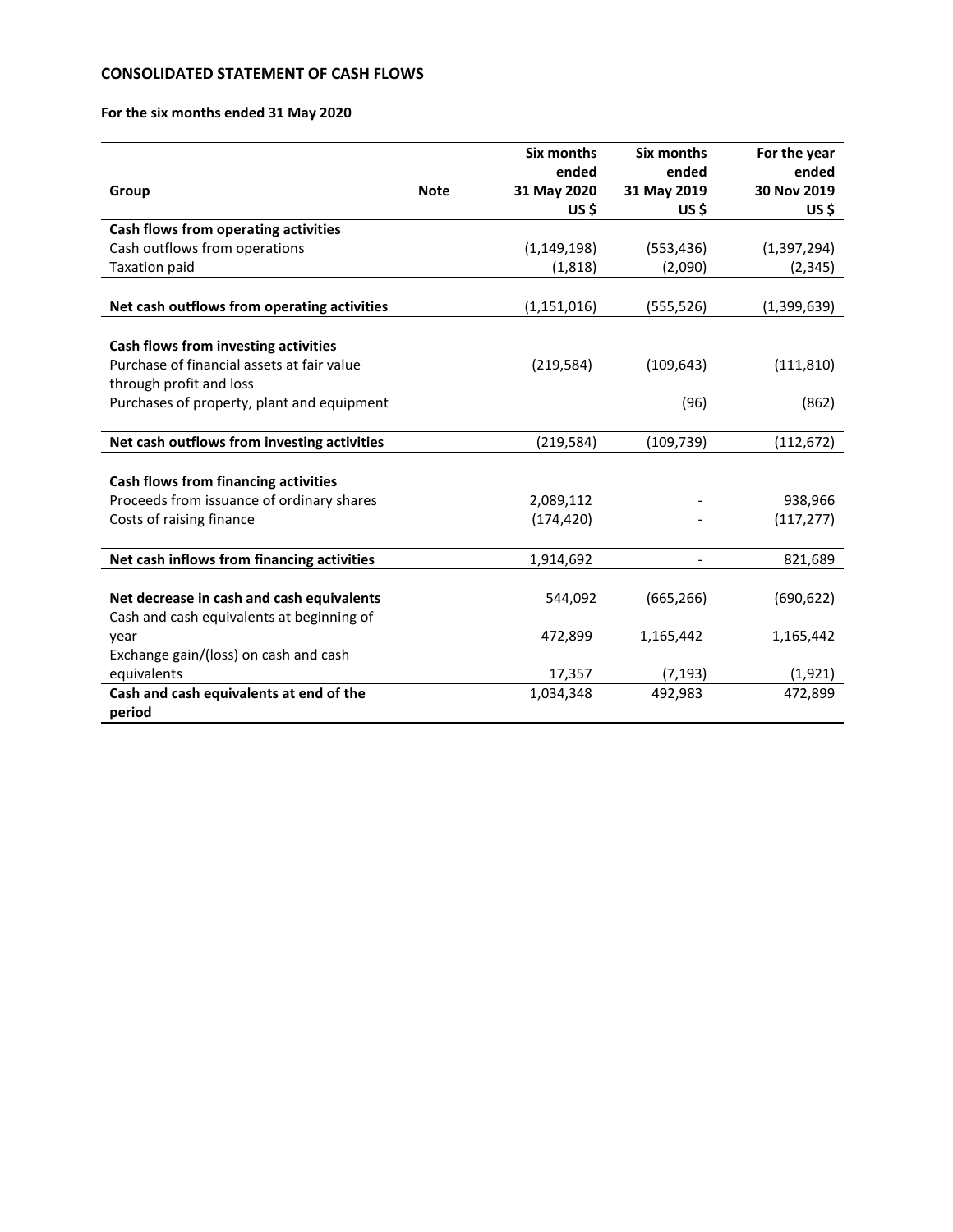### **Notes to the financial information**

### **1. General information**

Tekcapital PLC is a company incorporated in England and Wales and domiciled in the UK. The address of the registered office is 12 New Fetter Lane, London, United Kingdom, EC4A 1JP. The Company is a public limited company, which is quoted on the AIM market of the London Stock Exchange in 2014.

The principal accounting policies applied in the preparation of these consolidated financial statements are set out below. These policies have been consistently applied to all the periods presented, unless otherwise stated.

### **2. Basis of preparation**

The financial information for the six months ended 31 May 2020 set out in this interim financial information is unaudited and does not constitute statutory financial statements. The interim condensed financial information has been presented in US Dollars ("\$").

### **3. Accounting policies**

### **3.1 Statement of compliance**

The accounting policies applied by the Group in these unaudited half year results are consistent with those applied in the annual financial statements for the year ended 30 November 2019.

The financial statements of Tekcapital PLC Group have been prepared in accordance with International Financial Reporting Standards (IFRS) and IFRS Interpretations Committee (IFRS IC) as adopted by the European Union and the Companies Act 2006 applicable to companies reporting under IFRS. The financial statements have been prepared under the historical cost convention.

The preparation of financial statements in conformity with IFRS requires the use of certain critical accounting estimates. It requires management to exercise its judgement in the process of applying the Group's accounting policies. The areas involving a higher degree of judgment or complexity, or areas where assumptions and estimates are significant to the consolidated financial statements are disclosed in note 4 of the FY 2019 accounts. The estimates that changed since then are disclosed in Note 7.

### **4. Going concern**

The Group meets its day to day working capital requirements through its service offerings and monies raised in follow-on offerings. The Group's forecasts and projections indicate that the Group has sufficient cash reserves to operate within the level of its current facilities. If the group forecasts are not achieved the Directors are confident that additional funds could be raised through equity issues if required. After making enquiries, the Directors have a reasonable expectation that the Group has adequate resources to continue in operational existence for the foreseeable future.

The Company therefore continues to adopt the going concern basis in preparing both its consolidated financial statements and for its own financial statements.

### **5. Taxation**

Immaterial charge of \$1,818 has arisen in the six-month period ended 31 May 2020 (31 May 2019: \$2,090).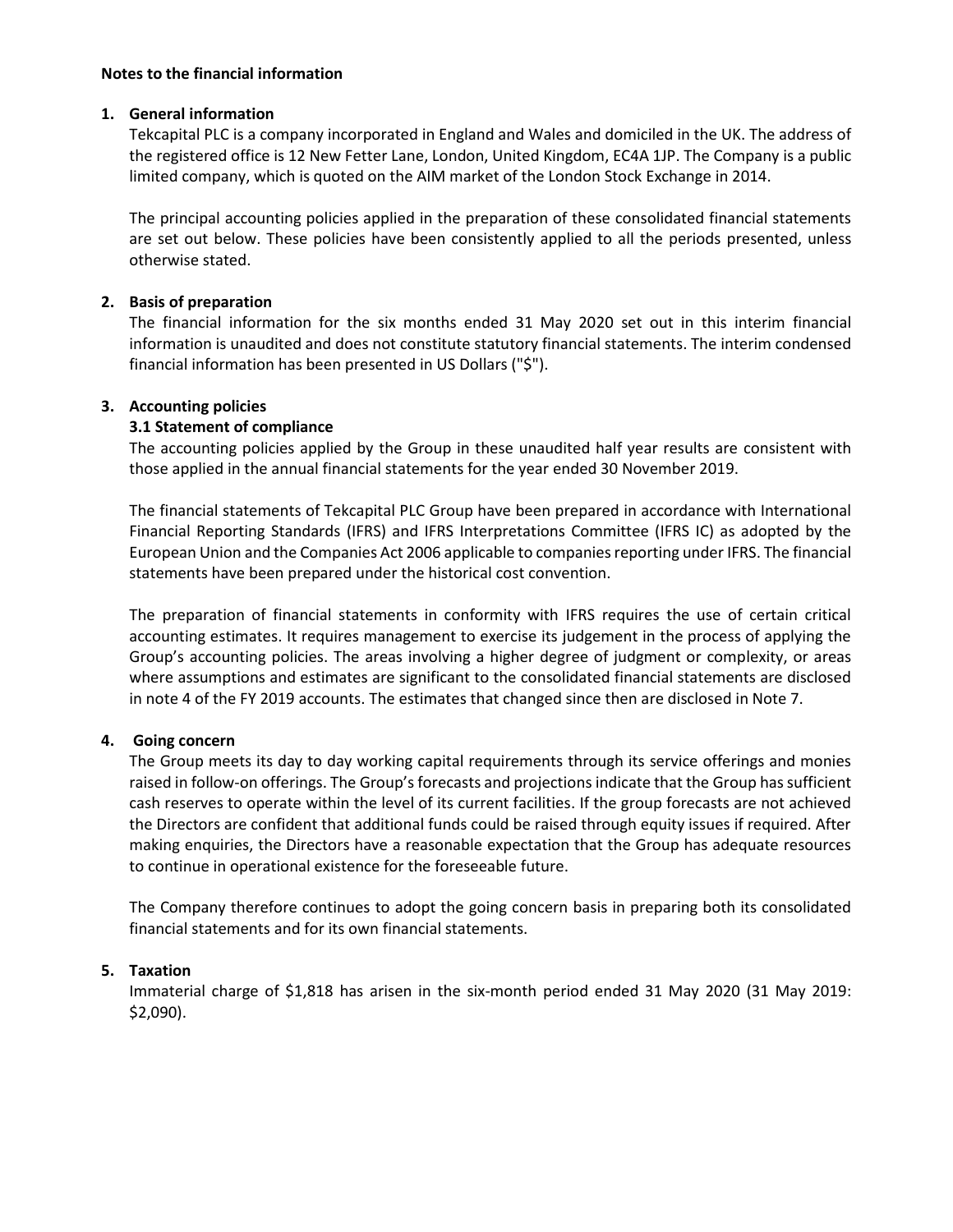### **6. Earnings per share**

Basic earnings per share is calculated by dividing the earnings attributable to ordinary shareholders by the weighted average number of Ordinary Shares outstanding during the period.

Diluted earnings per share is calculated by dividing the earnings attributable to ordinary shareholders by the sum of weighted average number of (1) Ordinary Shares outstanding during the period and (2) Ordinary Shares to be issued assuming exercise of outstanding stock options with intrinsic value above \$0 at 31 May 2020:

|                                                                  | Six months ended<br>31 May 2020<br>US\$ | Six months ended<br>31 May 2019<br>US\$ | Year ended 30<br>November 2019<br>US\$ |
|------------------------------------------------------------------|-----------------------------------------|-----------------------------------------|----------------------------------------|
| attributable<br>Profit<br>equity<br>to<br>holders of the Company | 1,897,629                               | 4,419,189                               | 5,518,290                              |
| Weighted<br>average number of<br>Ordinary Shares in issue:       |                                         |                                         |                                        |
| <b>Basic</b>                                                     | 72,332,693                              | 54,353,042                              | 58,010,322                             |
| <b>Diluted</b>                                                   | 76,081,339                              | 54,653,042                              | 58,918,289                             |
| Basic profit (loss) per share $(\xi)$                            | 0.026                                   | 0.081                                   | 0.095                                  |
| Diluted profit (loss) per share (\$)                             | 0.025                                   | 0.081                                   | 0.095                                  |

### **7. Financial Assets at Fair Value through Profit or Loss**

Group's investments in portfolio companies are listed below and classified as equity instruments. The principal place of business for portfolio companies listed below is England and Wales.

|                                            | 31 May<br>2019 | 1 December<br>2019 | <b>Additions</b> | Exchange<br>difference | <b>Fair value</b><br>gain/(loss) | 31 May<br>2020 |
|--------------------------------------------|----------------|--------------------|------------------|------------------------|----------------------------------|----------------|
|                                            | US \$          | US \$              | US \$            | US \$                  | US \$                            | US \$          |
| <b>Guident Limited</b>                     | 12,656,321     | 15,526,195         |                  | (14, 561)              |                                  | 15,511,631     |
| Lucyd Ltd                                  | 1,394,811      | 1,129,022          |                  |                        | 2,301,979                        | 3,431,001      |
| <b>Belluscura Limited</b>                  | 1,769,162      | 1,804,121          | 219,584          | (84,053)               |                                  | 1,939,653      |
| Salarius Ltd                               | 2,689,345      | 1,833,426          |                  |                        |                                  | 1,833,426      |
| Non Invasive Glucose<br><b>Tek Limited</b> | 655            |                    |                  |                        |                                  |                |
| Smart Food Tek<br>Limited                  | 42.328         | 43.162             |                  |                        |                                  | 43,162         |
| eSoma Limited                              | 24,743         |                    |                  |                        |                                  |                |
| <b>Total Balance</b>                       | 18,577,365     | 20,335,924         | 219,584          | (98, 614)              | 2,620,978                        | 22,758,873     |

The valuation techniques used fall under, Level 2 – Observable techniques, other than quoted prices, and Level 3- Other techniques as defined by IFRS 13. There has been a transfer between Level 3 and Level 2 for Group's investment in Lucyd Ltd during the period. Fair value measurement hierarchy for financial assets as at 31 May 2020 with comparative amounts as of 30 November 2019: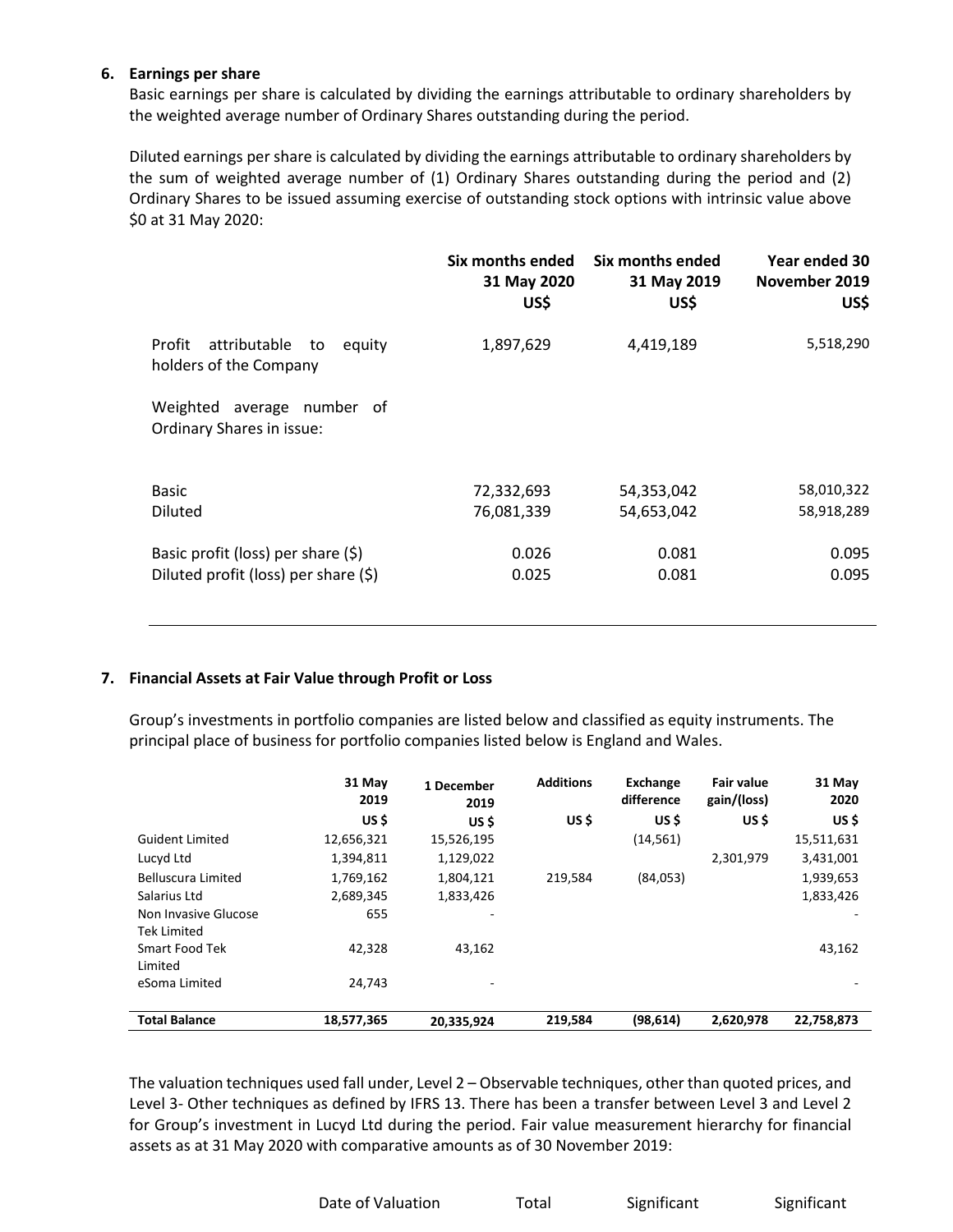|                           |                  |            | observable inputs | unobservable     |
|---------------------------|------------------|------------|-------------------|------------------|
|                           |                  |            | (Level 2)         | inputs (Level 3) |
|                           |                  | US \$      | US \$             | US\$             |
| Guident, Salarius         | 31 May 2020      | 17,388,219 |                   | 17,388,219       |
| Belluscura, Lucyd         | 31 May 2020      | 5,370,654  | 5,370,654         |                  |
| <b>Total Balance</b>      | 31 May 2020      | 22,758,873 | 5,370,654         | 17,388,219       |
|                           |                  |            |                   |                  |
| Guident and others        | 30 November 2019 | 18,531,804 |                   | 18,531,804       |
| <b>Belluscura Limited</b> | 30 November 2019 | 1,804,121  | 1,804,121         |                  |
| <b>Total Balance</b>      |                  | 20,335,925 | 1,804,121         | 18,531,804       |

### **Guident (Nil Gain / Nil loss)**

The total fair value remains unchanged from 30 November 2019 adjusted for adjusted for fluctuation of foreign exchange differences. The Group relied on the external valuation prepared by an independent patent valuation expert for Guident's IP portfolio performed as of 30 November 2019. Upon review of assumptions used in the 30 November 2019 valuation as well as business updates in H1 2020, the management noted no material events necessitating revisions. The management will obtain an update to the valuation report as of 30 November 2020.

### **Salarius** (**Nil Gain / Nil loss)**

The total fair value remains unchanged from 30 November 2019. The Group relied on the external valuation prepared by an independent patent valuation expert for the Salarius' IP portfolio performed as of 30 November 2019. Upon review of assumptions used in the 30 November 2019 valuation as well as business updates in H1 2020, the management noted no material events necessitating revisions. The management will obtain an update to the valuation report as of 30 November 2020.

### **Lucyd Ltd (\$2.3m gain)**

On 1 July 2020, Innovative Eyewear, Inc, a fully owned subsidiary of Lucyd Ltd, commenced its Regulation Crowdfunding fundraise in the United States at US\$3.75m pre-money valuation seeking approximately US\$400K in funding for the further development and launch of its new Lucyd Lyte™ smart glasses and the Vyrb™ voice controlled, social media app. At the date of this report, the company has raised the minimum threshold required (US10k). Considering the occurrence of an observable input of multiple third parties(over 600 participants as of the date of this report) acquiring shares of the portfolio company at the US\$3.75m pre-money valuation, reduced by the other components of Lucyd Ltd's Net Book Value of US\$0.32m, the Group transferred the fair value of Lucyd Ltd from Level 3 as at 30 November 2019 to Level 2 as at 31 May 2020.

### **Belluscura (\$0.1m gain)**

The Group contributed \$0.2m in a private placement held in May 2020 at 15 pence a share. The fair value of the holding increased by \$0.1m as a result, adjusted for fluctuation of foreign exchange differences.

# **Other investments (Nil Gain / Nil loss)**

Given early stage of commercialisation, fair value of remaining Smart Food TEK was recorded based on the cost of acquired IP, as their carrying amounts represent a reasonable approximation of fair value.

Under level 3 unobservable inputs. In the absence of observable inputs, the directors have considered the entities own data to determine the fair value, which equates to the original funds invested. They do not consider that any other available information would materially change or give a more reliable representation of the value.

This is the only category of financial instruments measured and re-measured at fair value.